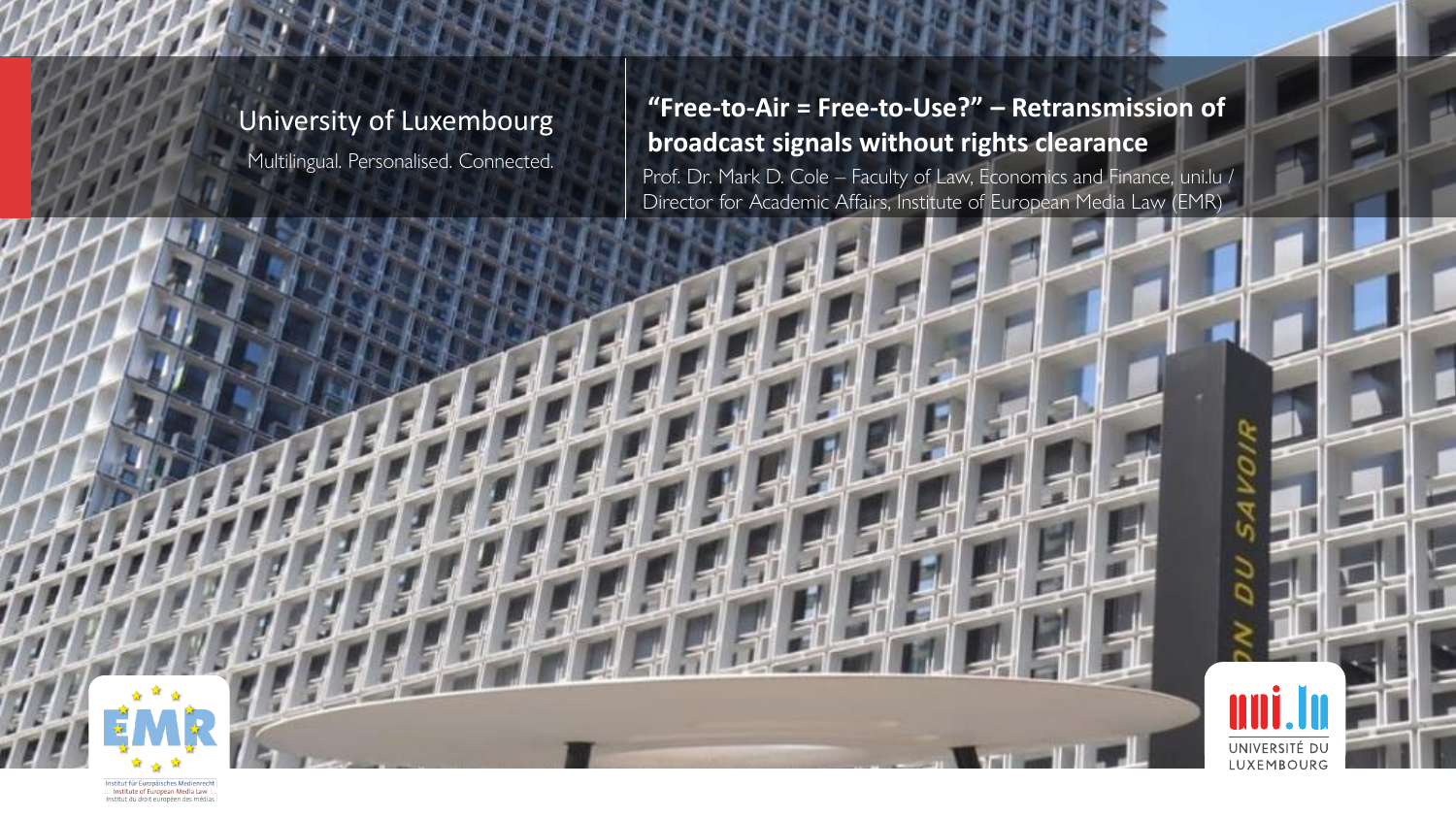

**U FACULTY OF LAW, ECONOMICS AND FINANCE** 



#### **…a seemingly simple question:**

Does the transmission of free-to-air broadcasts mean that such unencrypted signals can be freely re-used?



Although the answer may seem obvious, the legal framework is not as clear when it comes to ensuring that the "correct" answer is actually the one that can be ticked. And that is what I will be talking about…

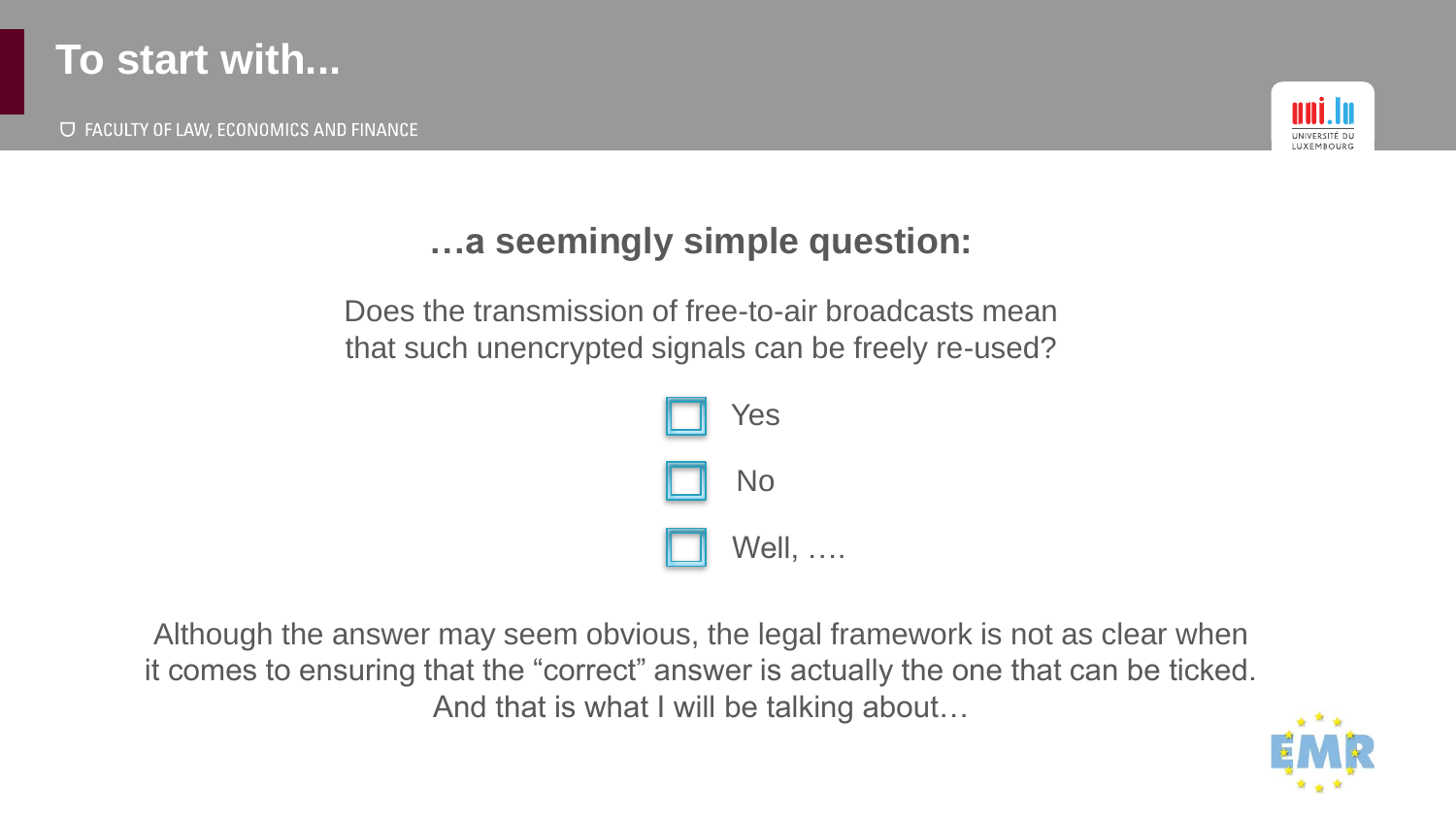# **But why is it a problem at all?**

**U FACULTY OF LAW, ECONOMICS AND FINANCE** 



#### ▪ **Existing EU legislative framework in IP law directed against "unauthorized re-use" of protected matters**

- piece-by-piece although by now very advanced, but still piecemeal
- three decades on and deep into digital context ("information society" 2001; "Digital Single Market" 2019), but actually started with a very different setting and – interestingly – already then other rightsholders than authors concerned including broadcasting organizations
- differences between copyright and related rights

## ▪ **But: differing degree of harmonization**

- for some areas high degree of harmonization (e.g. authors' exclusive right of communication to the public, **cttp**)
- for others little to no coordination on EU level (e.g. some related rights)
- $\blacksquare$  = continued relevance of national law

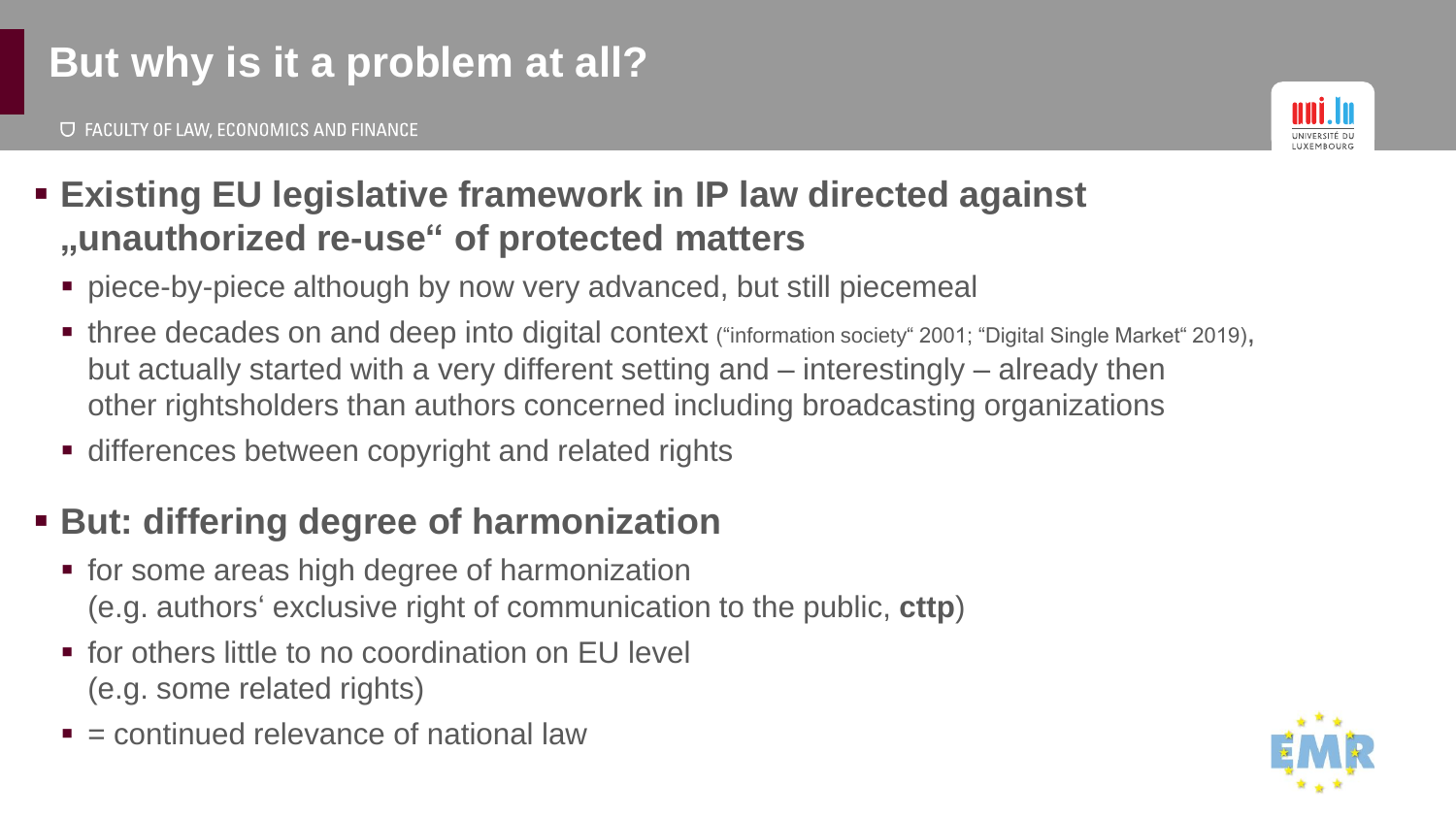# **And why is it** *really* **a factual problem?**



- **Assumption that re-using a protected work or other matter automatically necessitates authorization**
	- but: not only a matter of precision of legal framework
	- and: numerous appearances of (re-)use of broadcasting programmes
	- technological dimension of dissemination
		- for certain content: "free-to-air" means freely available, but...
		- ...should this mean "free-to-use" as in the question above?
- **More specifically: can a satellite signal of a broadcast be re-used just because it is out there "for free"?!**
	- satellite dissemination has a cross-border dimension inherent: the satellite footprint
	- this is why we have an EU dimension concerning the single market and why this aspect was the basis for EU action

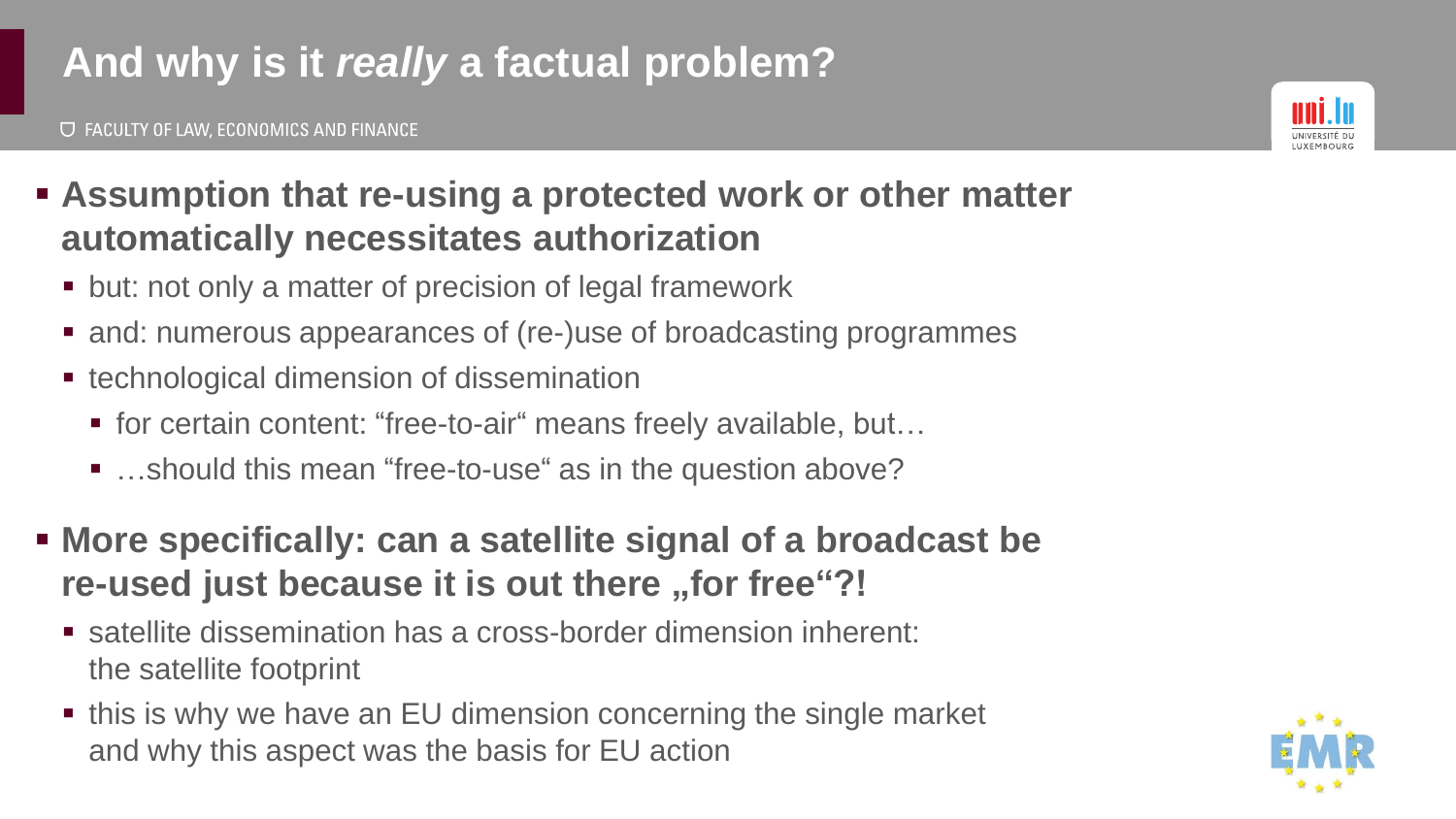# **The relevant legislative framework**



## ▪ **EU was not first to address these questions**

#### ▪ **Background in international IP law**

- Berne Convention for the Protection of Literary and Artistic Works of 1886 (as last amended on September 28, 1979)
- International Convention for the Protection of Performers, Producers of Phonograms and Broadcasting Organizations (Rome Convention) of 1961
- **EXECTE: Berne and Rome Conventions not part of EU acquis, but partially inspiration for Directives**

#### ▪ **In addition: national legal framework**

- relevant to identify whether gaps that are not covered by harmonised EU legislation are filled and because national law is the transposition of EU Directives
- can be a complex potpourri because of mixing one and the other in the same bowl (obviously)

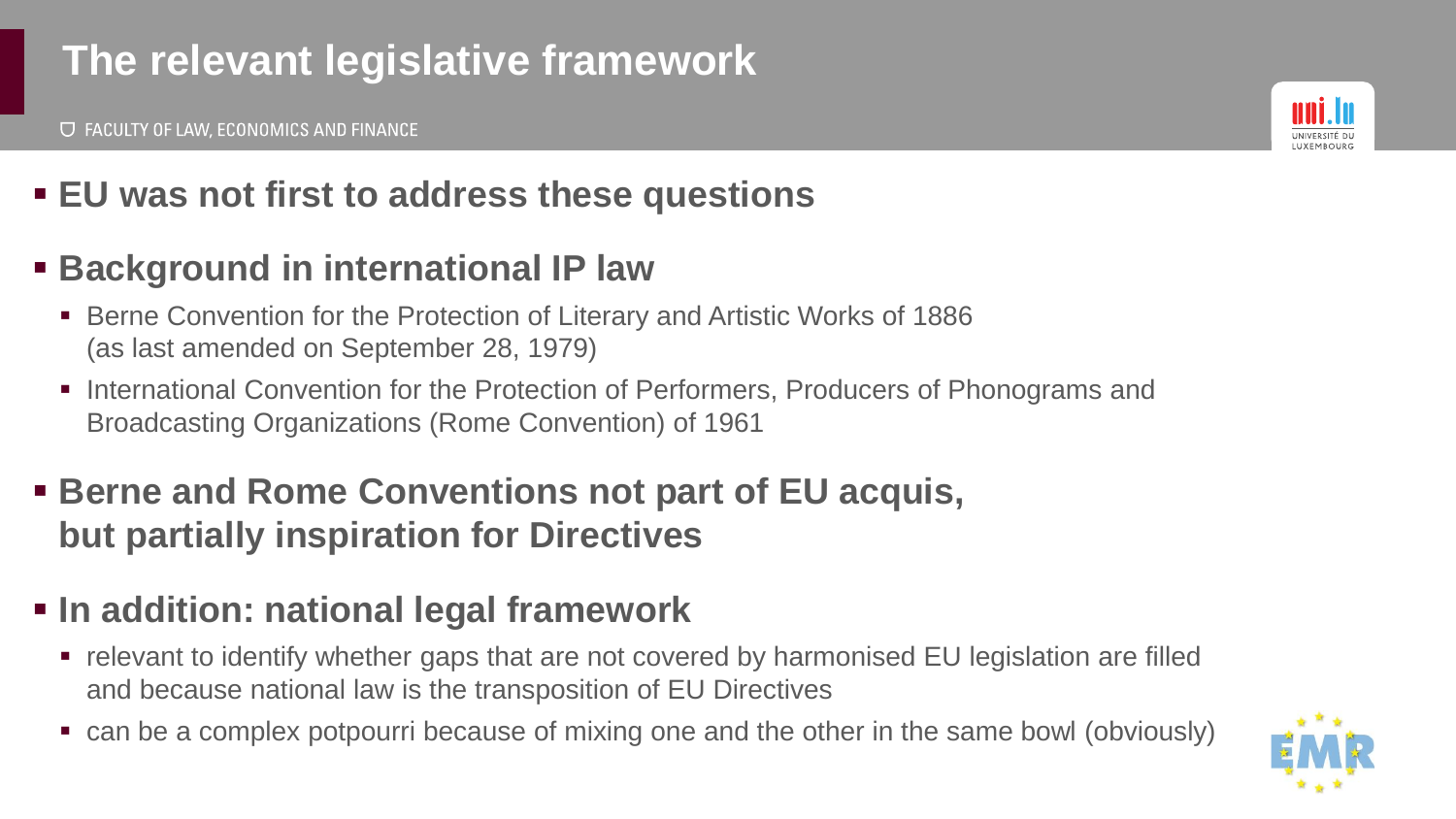#### **What's the legal protection of broadcasting organizations in EU law? U FACULTY OF LAW, ECONOMICS AND FINANCE**



## ▪ **Here: focus on EU law**

- once again: no full harmonization of related rights, including those of broadcasting organizations
- What is in question?
	- broadcast programme as such, not individual items of it which themselves are copyright-protected (and to which the broadcasting organization has either the original copyright or the right to include the protected matter in its broadcast)
- several Directives but none broadcaster-specific nor exhaustive
	- Rental and Lending Rights 1992 (codified Dir. 2006/115/EC)
	- CabSat 1993 (Dir. 93/83/EEC)
	- InfoSoc 2001 (Dir. 2001/29/EC)
	- CabSat 2.0 or Online CabSat 2019 (Dir. (EU) 2019/789)
	- DSM Copyright Directive 2019 (Dir. (EU) 2019/790)
	- and more addressing broadcasters

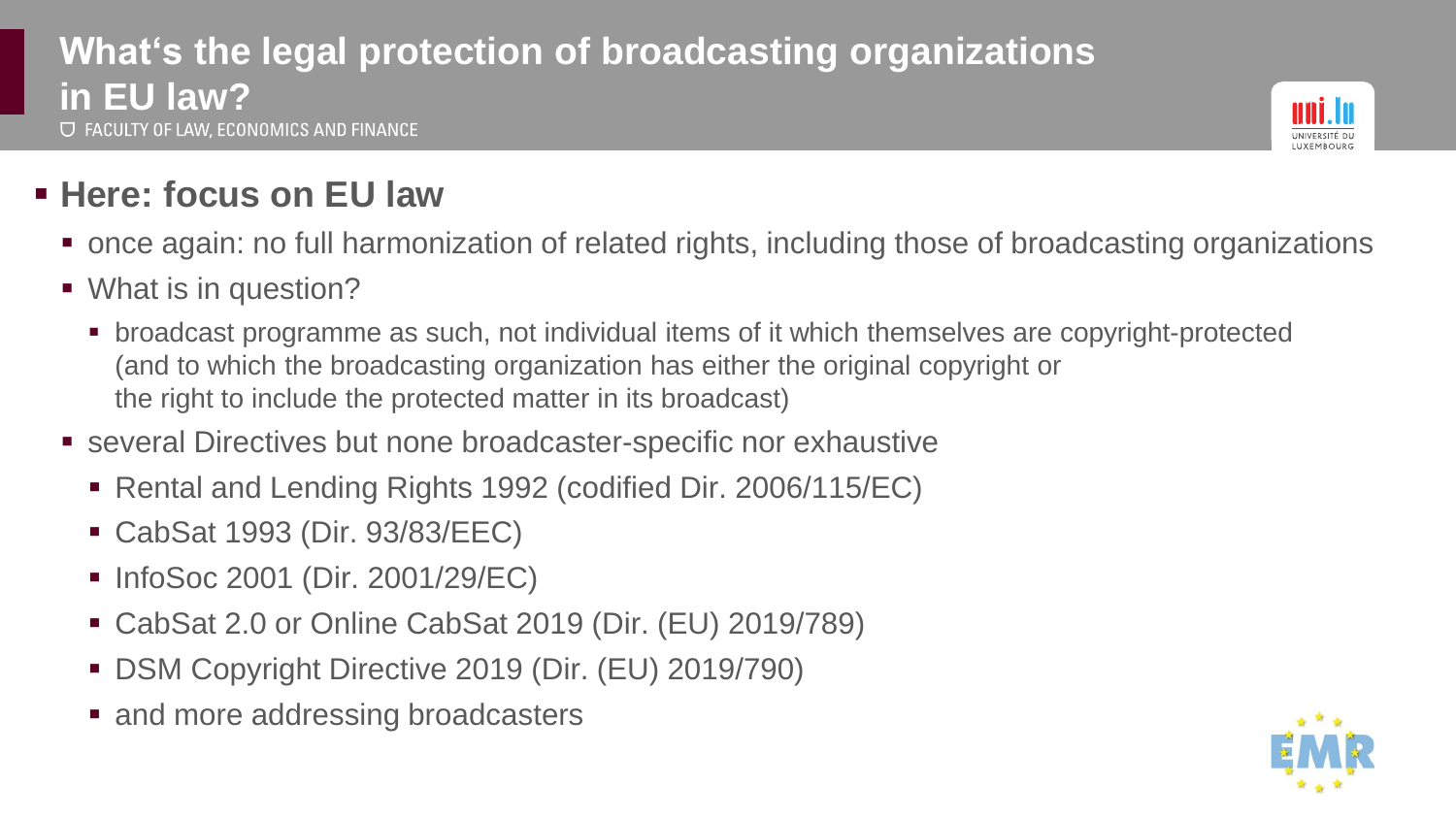#### **Overview of rights of broadcasting organizations in the EU Directives U FACULTY OF LAW, ECONOMICS AND FINANCE**



#### ▪ **Related rights of broadcasters**

- Fixation right
	- Art. 7 (2) Rental and Lending Rights Dir.: Member States shall provide for broadcasting organisations the exclusive right to authorise or prohibit the fixation of their broadcasts, whether these broadcasts are transmitted by wire or over the air, including by cable or satellite.
- Rebroadcasting / (specific) cttp right
	- Art. 8 (3) Rental and Lending Rights Dir.: Member States shall provide for broadcasting organisations the exclusive right to authorise or prohibit the rebroadcasting of their broadcasts by wireless means, as well as the communication to the public of their broadcasts if such communication is made in places accessible to the public against payment of an entrance fee.
- Distribution right, (general) cttp right, reproduction right, right of making available to the public
	- Art. 9 Rental and Lending Rights Dir., Art. 2/3 InfoSoc Dir., also potentially relevant Art. 17 DSM Copyright Dir.
	- but: when it comes to broadcasting organizations typically concerning fixations of their broadcasts
- Satellite dissemination as cttp right
	- Art. 4 (1) CabSat Dir.: For the purposes of communication to the public by satellite, the rights of ... broadcasting organizations shall be protected in accordance with … Directive 92/100/EEC (…including cttp by satellite)
- Cable retransmission? See below

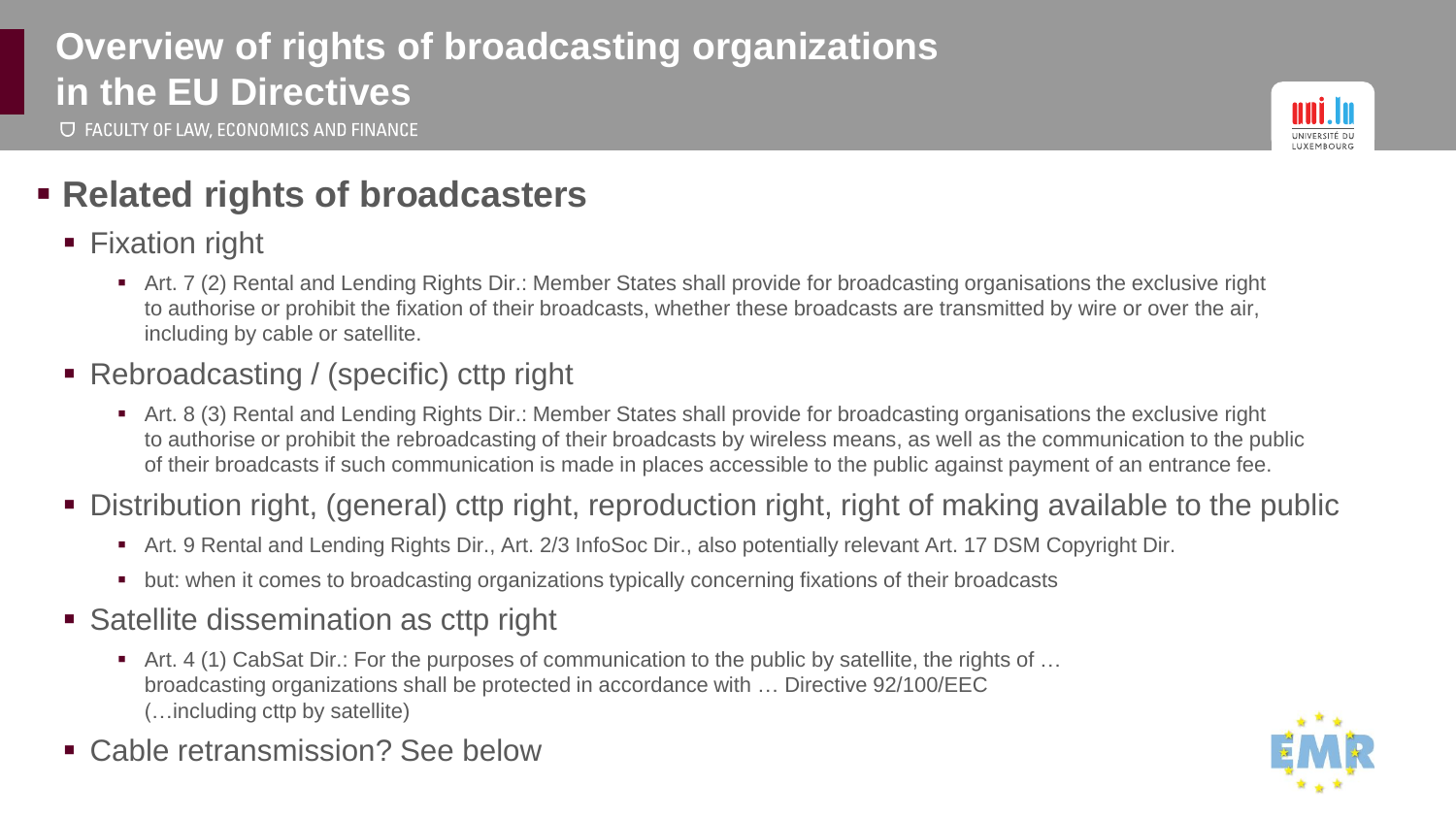# **Focussing on the CabSat Directive**

**U FACULTY OF LAW, ECONOMICS AND FINANCE** 



## ▪ **Looking for "(re)transmission" of broadcasting programmes this is the first place to go**

■ Title of CabSat Directive: …on the coordination of certain rules concerning copyright and rights related to copyright applicable to satellite broadcasting and cable retransmission

#### ▪ **CabSat differentiates between the two**

- Sat-rights and Cab-retransmission procedures
- initially created to back up Television without Frontiers-Directive

## ▪ **Specifically: retransmission**

- creation of right left to Member States
- introduction of procedures to facilitate rights clearing and ensure equitable remuneration

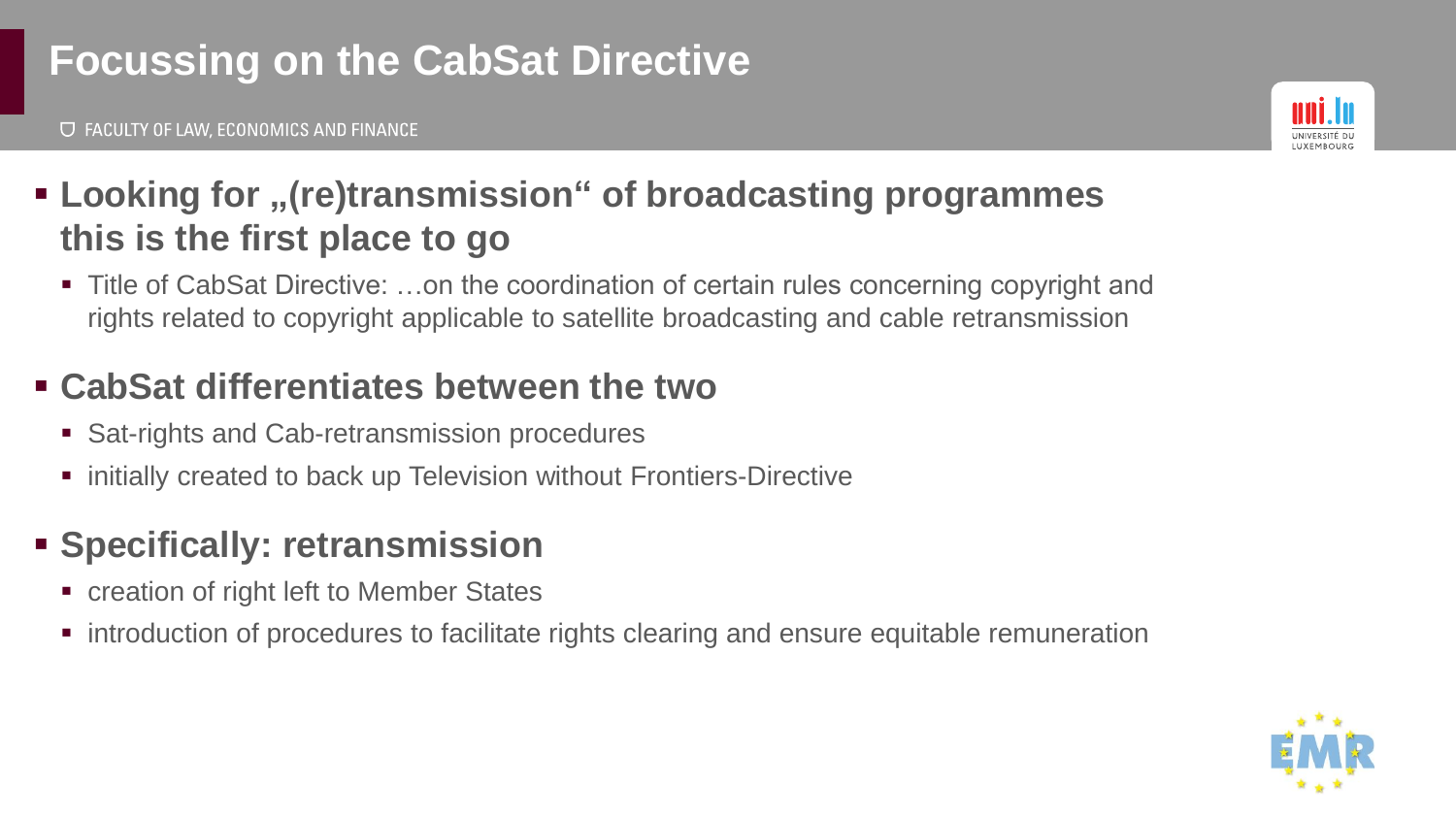# The "cable retransmission" question

**U FACULTY OF LAW, ECONOMICS AND FINANCE** 



#### ▪ **Article 8 - Cable retransmission right**

▪ (1) Member States shall ensure that when programmes **from other Member States** are retransmitted by cable in their territory the **applicable copyright and related rights are observed** and that such retransmission takes place on the basis of individual or collective contractual agreements between copyright owners, holders of related rights and cable operators.

#### ▪ **Article 9 - Exercise of the cable retransmission right**

- (1) ... may be exercised only through a collecting society.
- but: broadcasting organizations exempted from mandatory collective licensing arrangements (Art. 10)

#### ▪ **Actual rights concerning cable retransmission**

- depending on national law for broadcasting organizations
- but: encouragement in EU framework to create additional rights

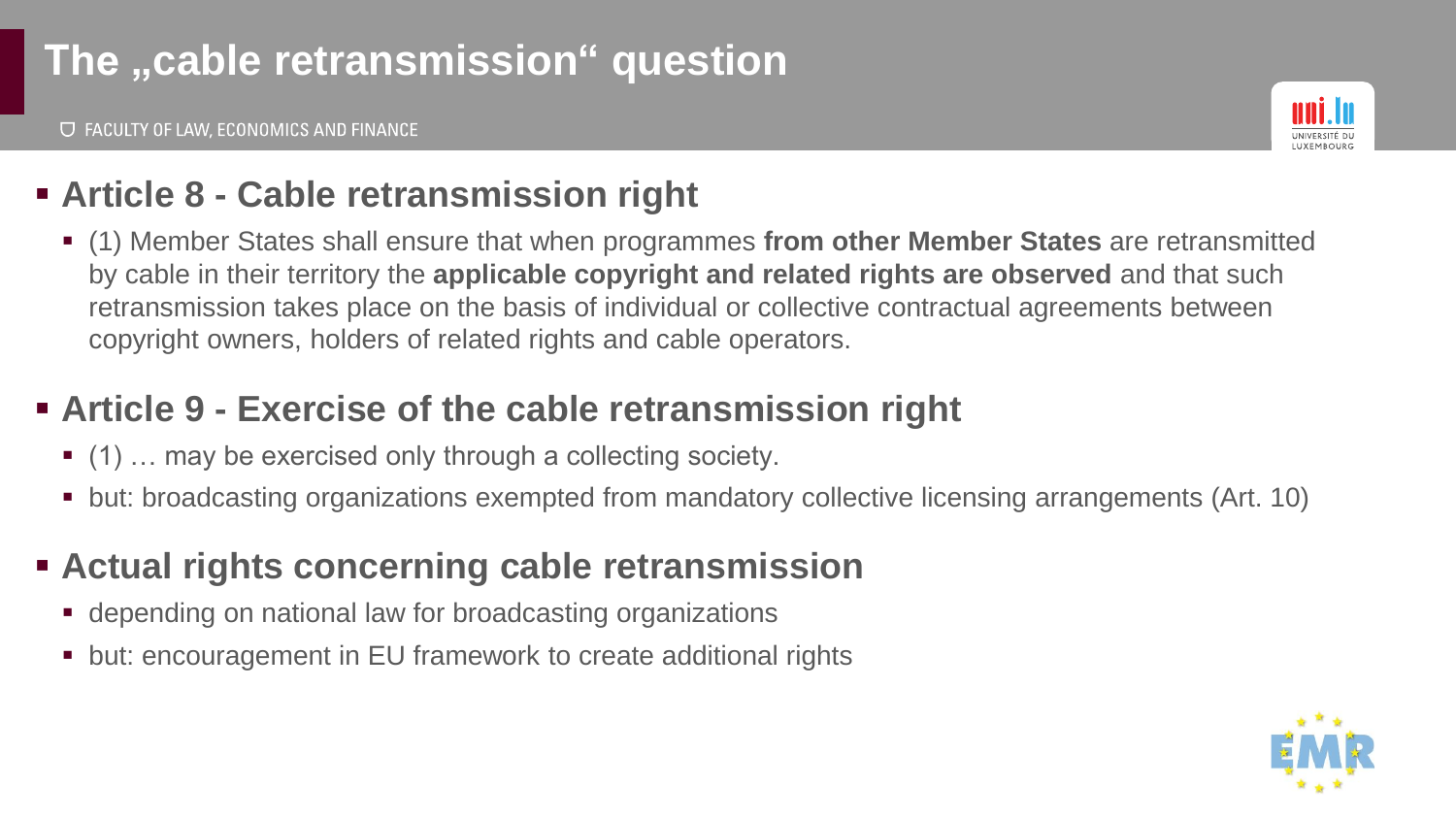# **So, then what is cable retransmission?**



## ▪ **Concerning the question of definition the CabSat Directive is enlightening**

## ▪ **Article 1(3)**

■ For the purposes of this Directive, 'cable retransmission' means the simultaneous, unaltered and unabridged retransmission by a cable or microwave system for reception by the public of an initial transmission from another Member State, by wire or over the air, including that by satellite, of television or radio programmes intended for reception by the public.

## ▪ **Article 1(3) after CabSat 2.0**

- …, regardless of how the operator of a cable retransmission service obtains the programme-carrying signals from the broadcasting organisation for the purpose of retransmission.
- **More directly formulated: "WHO that retransmits broadcasting programmes HOW" is included in this definition?**

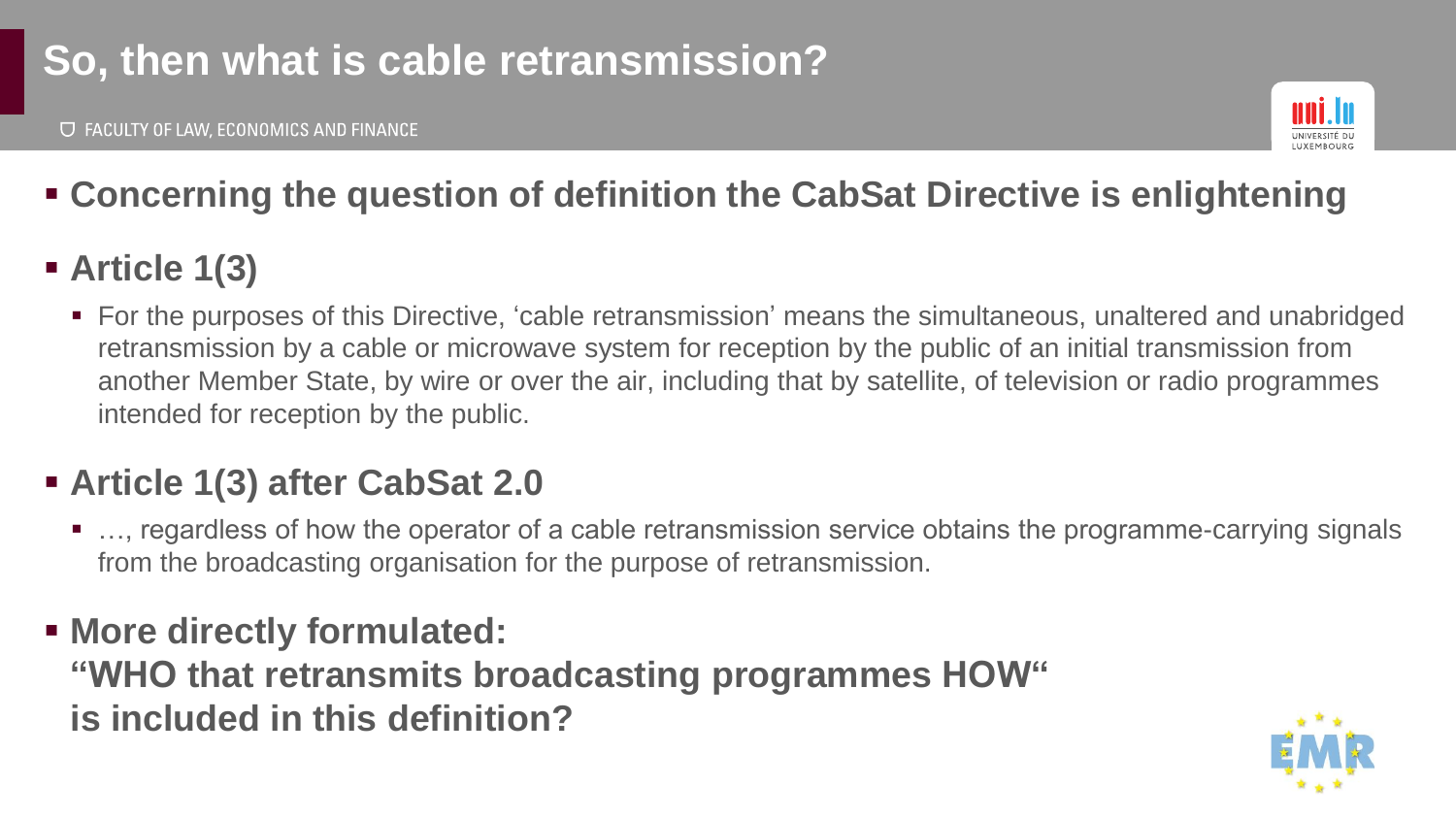## **A little illustration of the issue before answering the question…**

#### **U FACULTY OF LAW, ECONOMICS AND FINANCE**



A broadcaster in one Member State disseminates a broadcasting programme via satellite (which is therefore receivable in other Member States) from which the signal is picked up in another Member State by means of a parabolic antenna/satellite dish by  $a \dots$ 

… hotel

(rather than a large-scale cable network operator)

which then forwards the signal by means of a cable network within its premises to the individual hotel rooms (rather than the cable network operator to the individual households connected)

for the benefit of the hotel room guests that can view the signal on TV sets installed in the hotel rooms (rather than the subscribers of the cable network operator in their homes on their TV sets)

▪ **And why is this (and the comparison) so relevant** (besides the economic dimension of whether or not a remuneration is paid)**?**  → **"hotel-case law" of the CJEU and pending case**

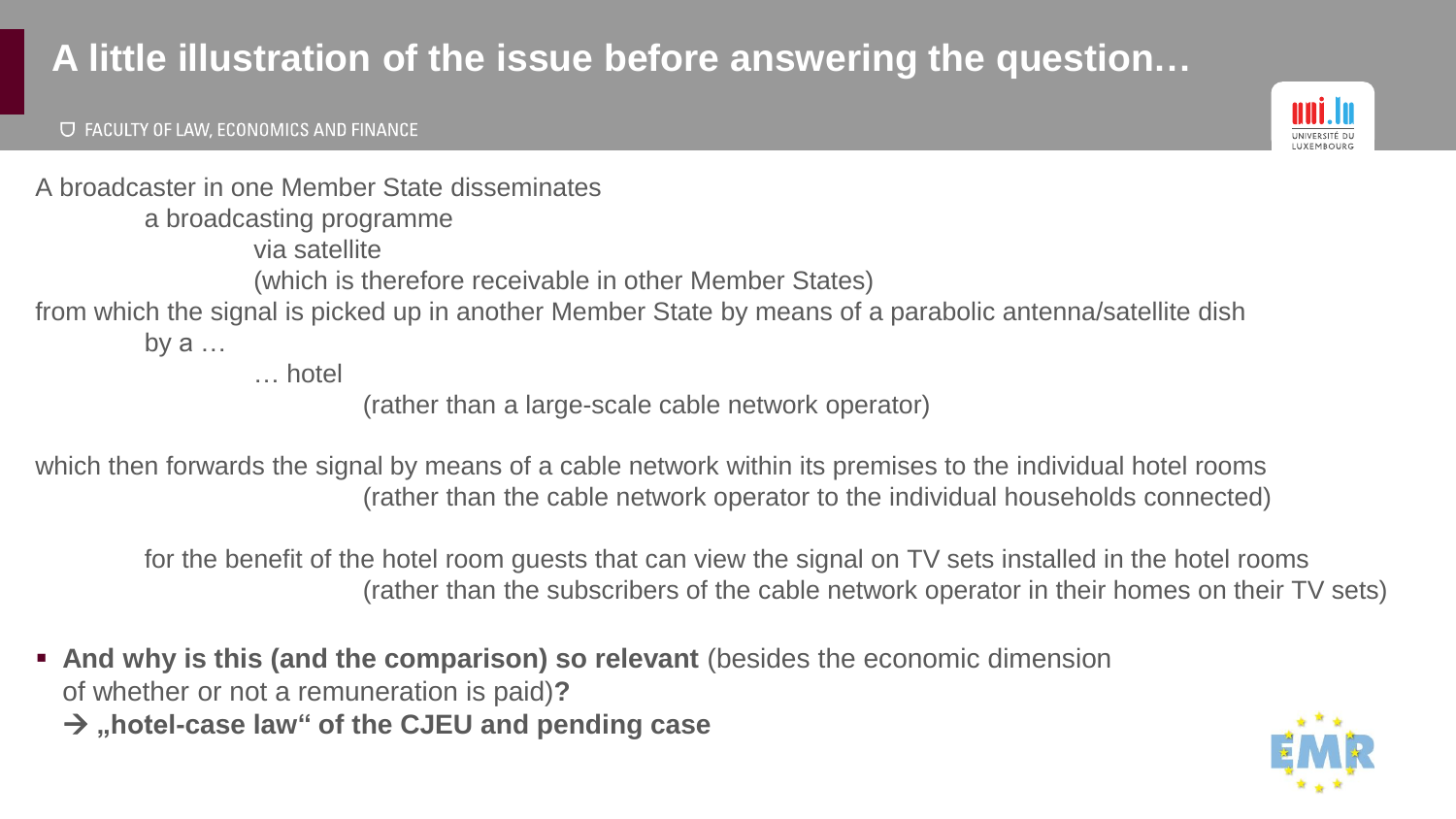## **Relevant CJEU case law**

**U FACULTY OF LAW, ECONOMICS AND FINANCE** 



- **CJEU has taken a decisive role in shaping the copyright and related rights framework**
- **Specifically concerning hotel-related and other cttp-constellations**
- **Numerous cases in the last two decades and several of them on very comparable issues**
	- Concerning author's rights
		- from hotels to spas and other establishments giving access to broadcast content to their guests/clients/patients (famously different: the dentist)
	- Concerning related rights
		- from hotels to hotels (sic) pre- and after InfoSoc Directive

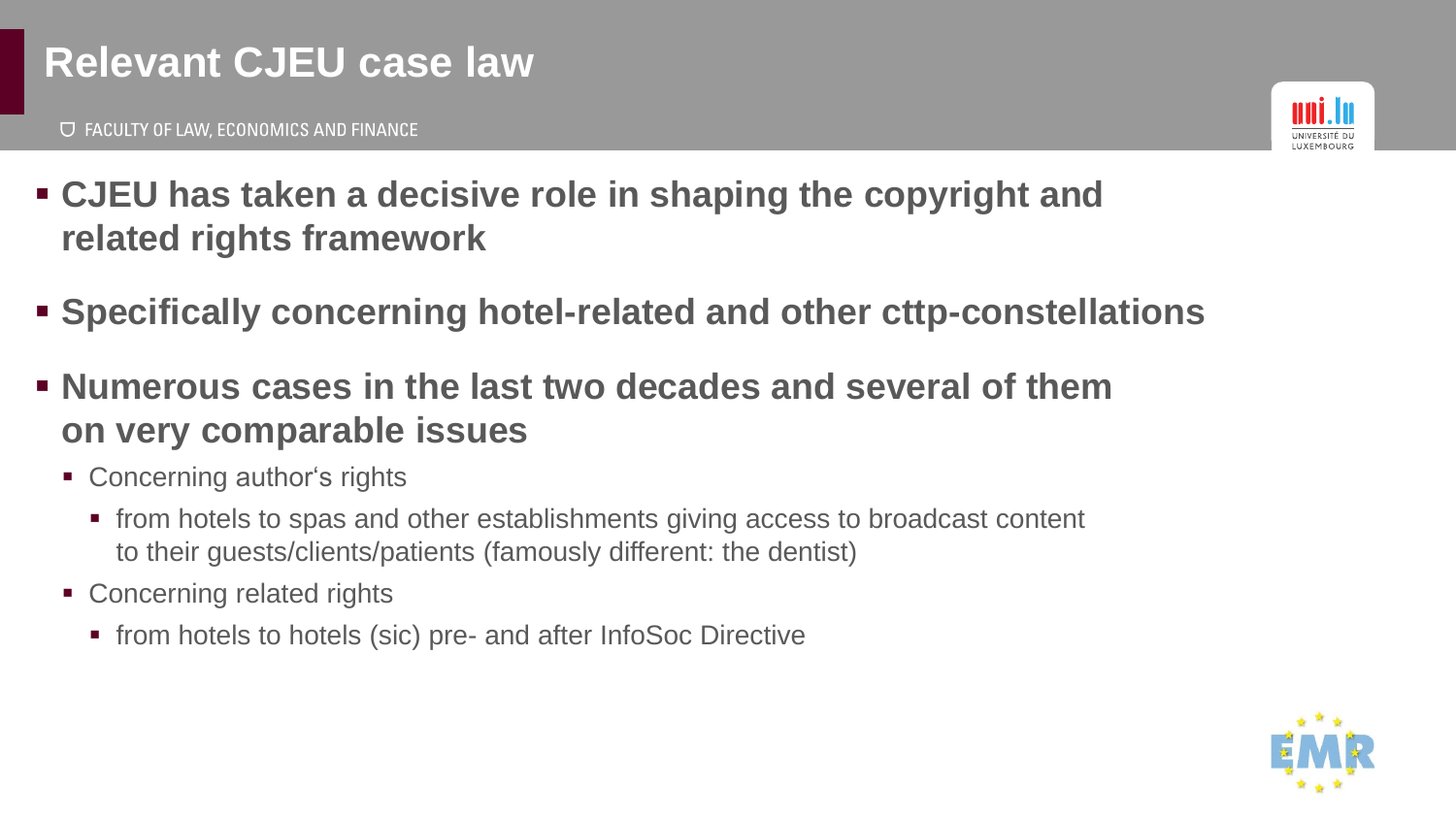# **A snapshot of key CJEU findings**



## ▪ **CJEU confirmed a cttp in the hotel-situation of above**

- for cable networks within hotels (author's right C-306/05)
- already for setting up of TV sets in rooms (C-136/09)
- for playing works from phonograms or other fixations (C-162/10)

## ▪ **Arguments**

- **•** technically 'obvious'
- added value to hotel service with the offer of programmes
- 'new public' approach

## ▪ **Specific preliminary question**

- in most recent Hetteger Hotel Edelweiss case (C-117/15)
- is it a Rental and Lending Rights Directive-matter because price for hotel room should be regarded as "entrance fee"?
- would have been application of a harmonised right, but rejected because not a specific payment for the TV availability

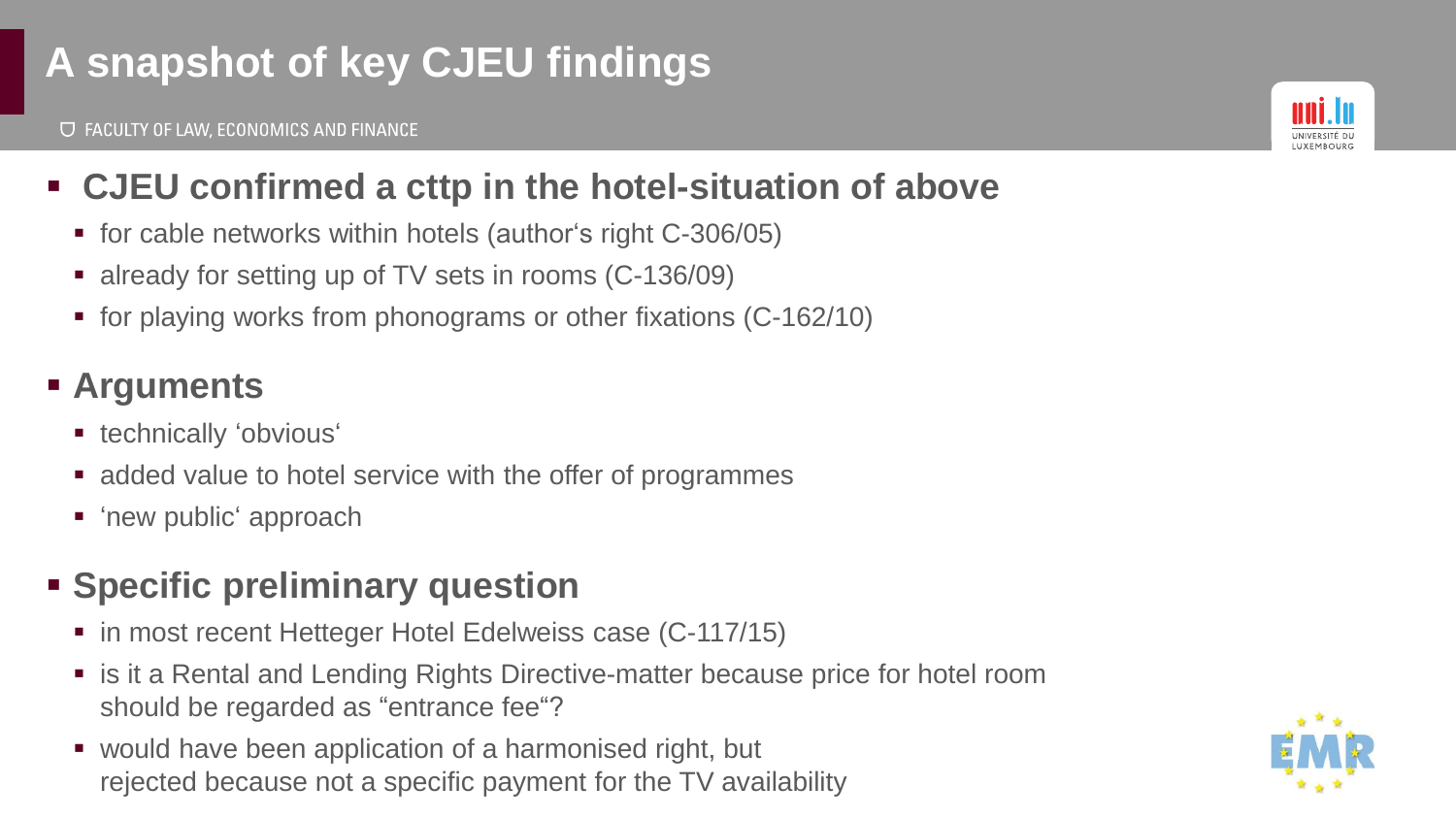## **So the pending question has already been answered by the CJEU?**



## ▪ **Existing case law confirms**

- no harmonisation in EU law of the cable retransmission right for broadcasting organizations (in contrast to authors)
- but: clearly a cttp by hotels if they offer by cable or other means viewing and listening of broadcasting programmes to their guests in the hotel rooms

## ▪ **But: pending case C-716/20 is a new setting**

- factually same as existing case law
- but: preliminary questions concern for the first time the interpretation of "cable retransmission" definition of CabSat Directive in connection with hotels because referring court from Portugal needs answer to be able to properly apply the rights as provided by national law
- opportunity to add an important missing puzzle for cttp understanding: clarifying that the hotel activity is not only a cttp but also specifically a cable retransmission which is relevant concerning broadcasting organizations

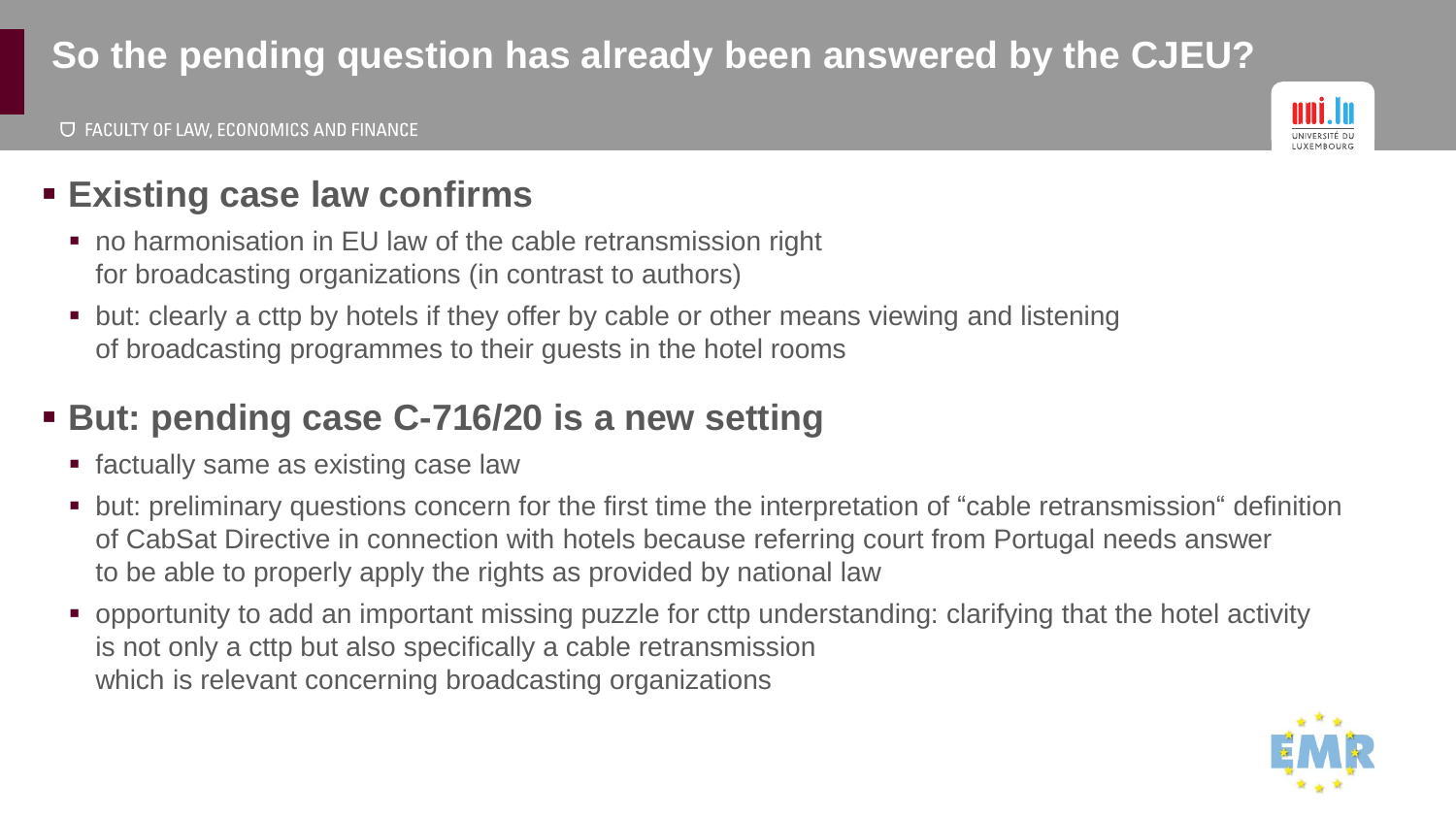# **What should the answer about the WHO and HOW of cable retransmission be?**

**U FACULTY OF LAW, ECONOMICS AND FINANCE** 



#### ▪ **Concerning WHO can conduct a cable retransmission**

- no specification concerning type or category of provider of cable in any of the applicable "retransmission" references in legislative framework
- everyone that retransmits by cable broadcasting programmes by others

#### ▪ **Concerning HOW cable retransmission takes place**

- no specification concerning type of cable (network)
- every type of cable, but specifically targeting cable technology

#### ▪ **Taken together**

- other conditions of definition need to be fulfilled. Reminder:
	- For the purposes of this Directive, 'cable retransmission' means the simultaneous, unaltered and unabridged retransmission by a cable or microwave system for reception by the public of an initial transmission from another Member State, by wire or over the air, including that by satellite, of television or radio programmes intended for reception by the public.
- in which case any entity, including a hotel, that re-uses the signal by disseminating via cable, is to be regarded a 'cable retransmitter'

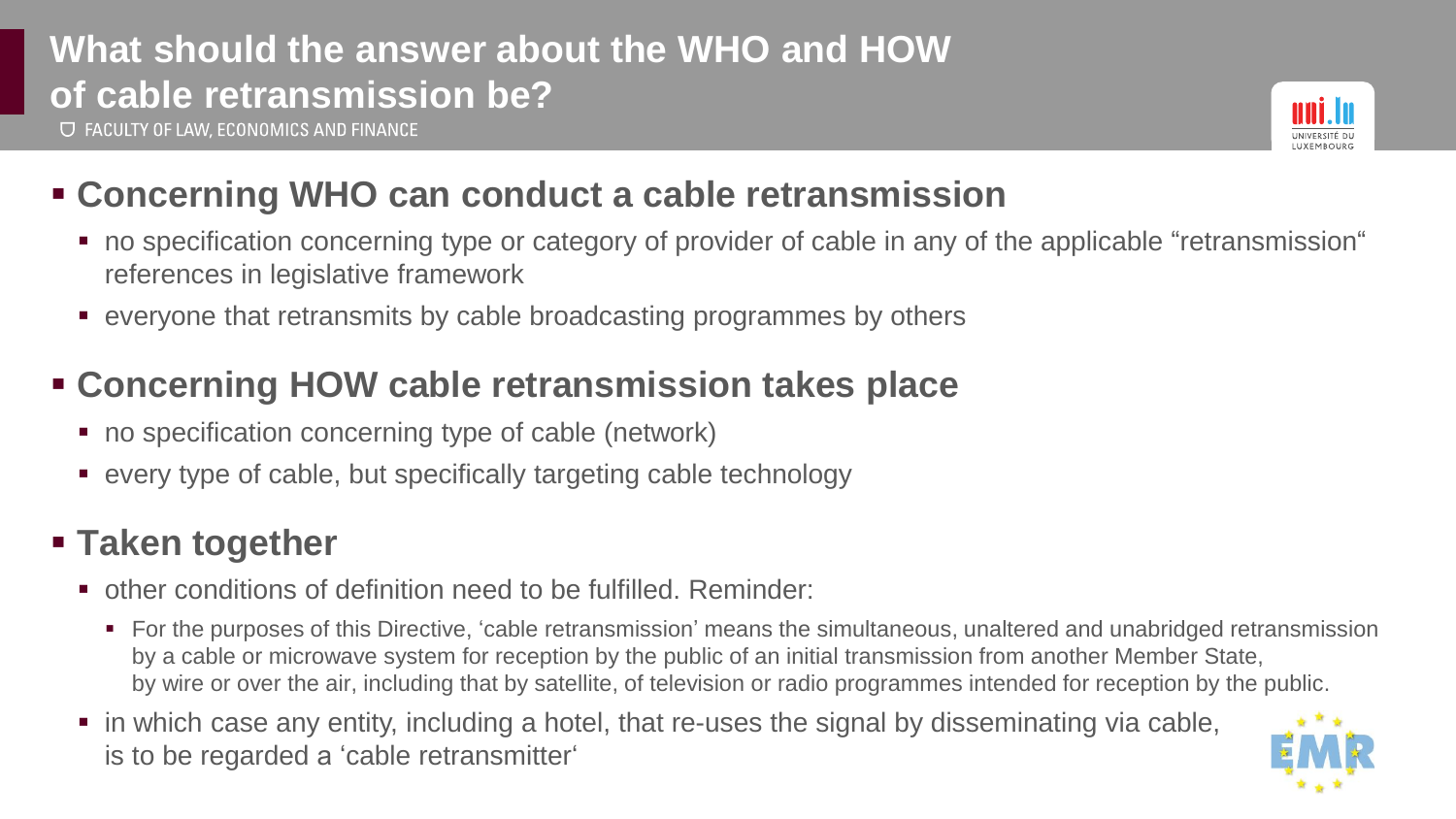# **Concluding remarks**

**U FACULTY OF LAW, ECONOMICS AND FINANCE** 



- **Related rights of broadcasting organizations are between EU harmonization and national approaches**
	- this might mean for a specific rights issue that existence of protection depends on inclusion in national law
	- but: this has to mean that EU law notions have to be interpreted consistently across the different uses in relevant legislative framework
	- answers to preliminary reference questions by the CJEU concern EU law but enable EU law compatible application of national law
	- concretely for our setting
		- cttp by hotels is 'technically' existing as cable retransmission, specific protection of broadcasting organizations (currently) follows national law

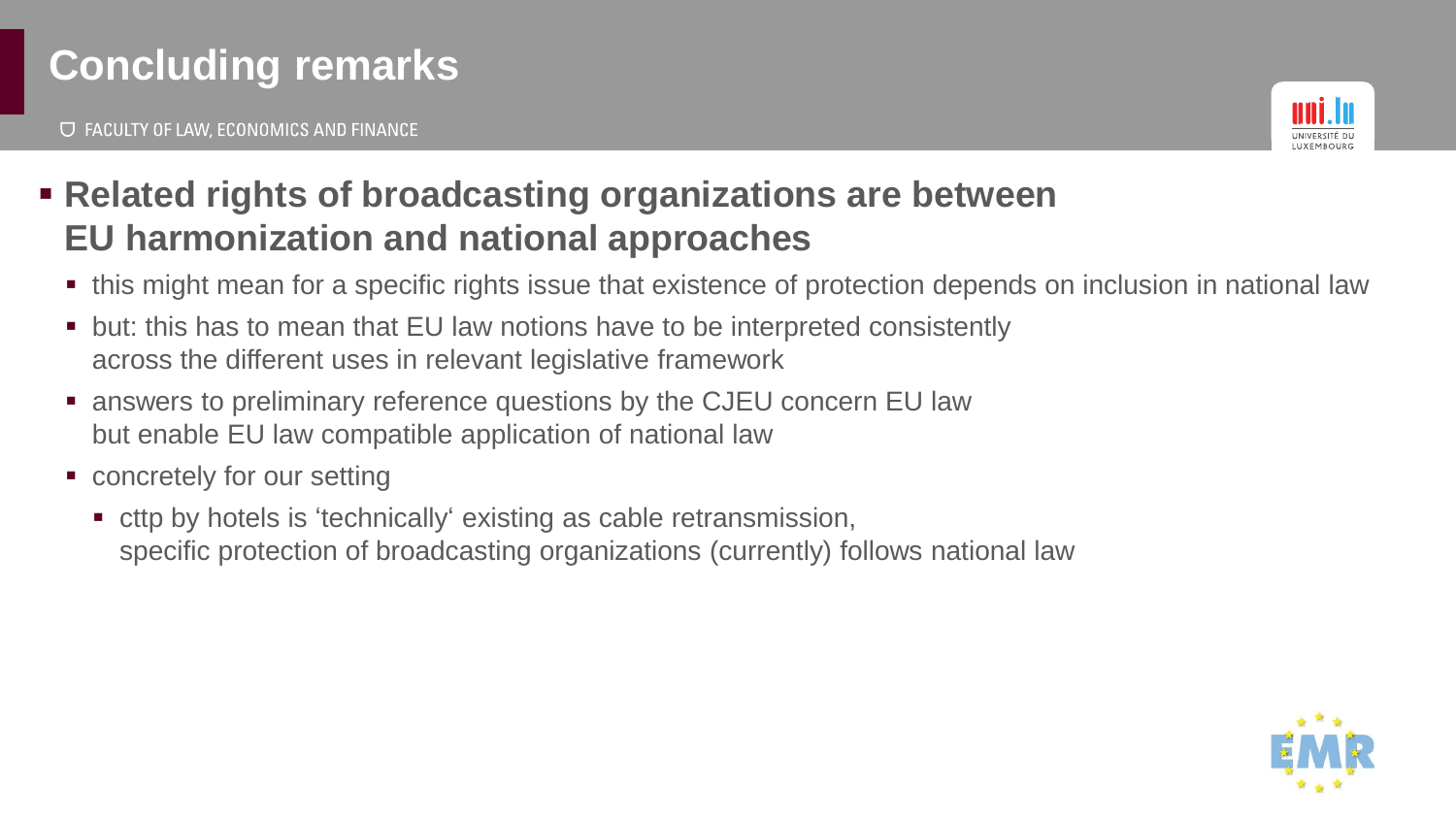**U FACULTY OF LAW, ECONOMICS AND FINANCE** 



#### ▪ **Outcome of case with this result relevant**

- *otherwise* exactly the same factual situation would be evaluated differently based only on the different source of protection (national or EU law depending on broadcasting organizations' or authors' rights)
- *otherwise* system of facilitated rights clearance for "retransmitters" would be endangered which also affects protection of holders of copyright of individual programme items of broadcasting programmes
- *otherwise* the seemingly simple question of the beginning cannot be answered appropriately for this specific setting
- *because* such clarifications concerning the substantive law are only the first (but important) step to avoid "free-riding" (applying "free-to-use" although the use clearly has an economic dimension justifying a remuneration expectation) – the next big challenge is enforcing the rights
	- More on this now in the next presentation
	- More on case C-716/20 soon
	- $\blacksquare$  More on the issue if you are interested in a paper on **"Retransmission of broadcast signals by cable in hotels"**